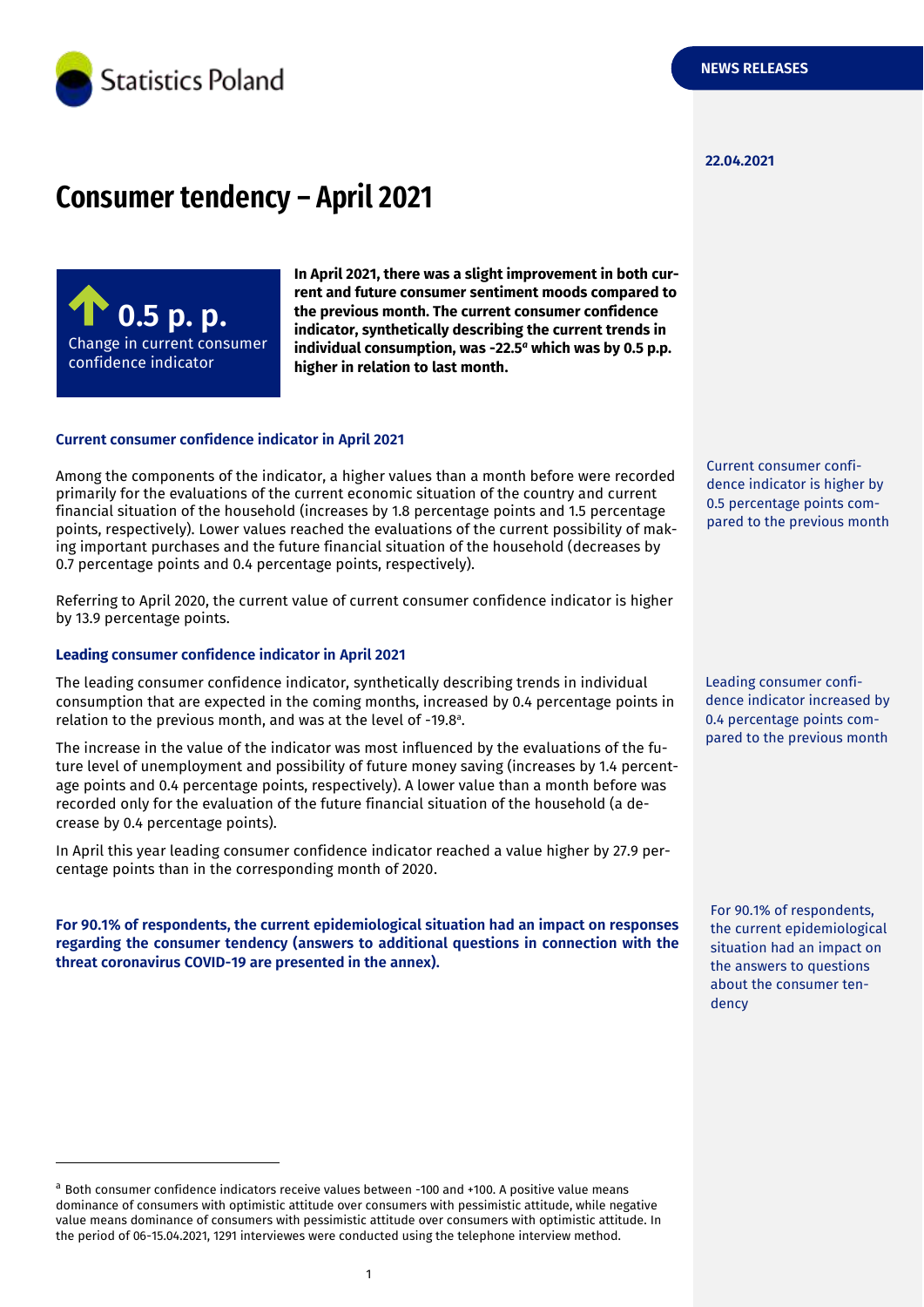# **Table 1. Current consumer confidence indicator**

| Survey period                     |              | Changes in the house-<br>hold's financial condition: |          | Changes in general eco-<br>nomic situation of the<br>country: |          | Current ma-        | Current con-                  |
|-----------------------------------|--------------|------------------------------------------------------|----------|---------------------------------------------------------------|----------|--------------------|-------------------------------|
|                                   |              | over the                                             | over the | over the                                                      | over the | jor purcha-<br>ses | sumer confi-<br>dence indica- |
|                                   |              | last 12                                              | next 12  | last 12                                                       | next 12  |                    | tor                           |
|                                   | Year Quarter | months                                               | months   | months                                                        | months   |                    |                               |
|                                   | Month        | а                                                    | b        | C                                                             | d        | e                  |                               |
| balance of evaluations in percent |              |                                                      |          |                                                               |          |                    |                               |
|                                   |              |                                                      |          | Years                                                         |          |                    |                               |
| 2007                              |              | $-10.9$                                              | $-1.9$   | $-17.7$                                                       | $-6.6$   | 1.3                | $-7.1$                        |
| 2008                              |              | $-10.6$                                              | $-4.5$   | $-16.6$                                                       | $-9.7$   | 1.2                | $-8.0$                        |
| 2009                              |              | $-18.1$                                              | $-11.1$  | $-40.0$                                                       | $-26.5$  | $-16.1$            | $-22.3$                       |
| 2010                              |              | $-17.2$                                              | $-8.2$   | $-31.2$                                                       | $-18.9$  | $-9.2$             | $-16.9$                       |
| 2011                              |              | $-22.4$                                              | $-14.6$  | $-41.5$                                                       | $-30.8$  | $-15.9$            | $-25.0$                       |
| 2012                              |              | $-25.4$                                              | $-18.5$  | $-46.5$                                                       | $-38.0$  | $-19.3$            | $-29.5$                       |
| 2013<br>2014                      |              | $-21.9$                                              | $-13.6$  | $-45.2$                                                       | $-31.2$  | $-21.6$            | $-26.7$                       |
| 2015                              |              | $-15.7$                                              | $-7.3$   | $-29.9$                                                       | $-18.4$  | $-13.7$            | $-17.0$                       |
|                                   |              | $-10.7$                                              | $-2.8$   | $-21.5$                                                       | $-11.4$  | $-8.2$             | $-10.9$                       |
| 2016<br>2017                      |              | $-3.9$                                               | 0.9      | $-11.0$                                                       | $-9.4$   | $-2.5$             | $-5.2$                        |
|                                   |              | 0.1                                                  | 2.8      | 1.8                                                           | $-1.8$   | 9.2                | 2.4                           |
| 2018                              |              | 0.6                                                  | 3.6      | 8.7                                                           | 2.8      | 12.8               | 5.7                           |
| 2019                              |              | 4.8                                                  | 6.3      | 9.7                                                           | 1.2      | 16.4               | 7.7                           |
| 2020                              |              | $-6.5$                                               | $-8.4$   | $-24.9$<br>Quarters                                           | $-29.1$  | $-13.4$            | $-16.4$                       |
| 2020                              | $\mathbf{I}$ | 1.8                                                  | 2.0      | 2.4                                                           | $-8.7$   | 13.1               | 2.1                           |
|                                   | Ш            | $-9.5$                                               | $-19.7$  | $-32.3$                                                       | $-47.8$  | $-34.0$            | $-28.7$                       |
|                                   | Ш            | $-5.9$                                               | $-4.6$   | $-27.8$                                                       | $-21.7$  | $-12.7$            | $-14.6$                       |
|                                   | IV           | $-12.4$                                              | $-11.5$  | $-41.9$                                                       | $-38.0$  | $-19.8$            | $-24.7$                       |
| 2021                              | L            | $-13.2$                                              | $-8.9$   | $-48.4$                                                       | $-34.1$  | $-17.7$            | $-24.4$                       |
|                                   |              |                                                      |          | Months                                                        |          |                    |                               |
| 2020                              | 01           | 4.2                                                  | 2.0      | 3.7                                                           | $-7.7$   | 16.1               | 3.7                           |
|                                   | 02           | $-0.8$                                               | 2.4      | 1.9                                                           | $-8.4$   | 11.5               | 1.3                           |
|                                   | 03           | 1.9                                                  | 1.7      | 1.5                                                           | $-10.1$  | 11.5               | 1.3                           |
|                                   | 04           | $-9.1$                                               | $-30.5$  | $-30.5$                                                       | $-64.5$  | $-47.3$            | $-36.4$                       |
|                                   | 05           | $-11.0$                                              | $-19.6$  | $-35.6$                                                       | $-48.9$  | $-35.7$            | $-30.1$                       |
|                                   | 06           | $-8.3$                                               | $-8.9$   | $-30.8$                                                       | $-30.1$  | $-19.0$            | $-19.4$                       |
|                                   | 07           | $-5.5$                                               | $-3.3$   | $-24.4$                                                       | $-18.4$  | $-15.7$            | $-13.4$                       |
|                                   | 08           | $-4.4$                                               | $-5.1$   | $-29.4$                                                       | $-24.4$  | $-12.6$            | $-15.2$                       |
|                                   | 09           | $-7.8$                                               | $-5.5$   | $-29.7$                                                       | $-22.4$  | $-9.8$             | $-15.0$                       |
|                                   | 10           | $-9.0$                                               | $-8.9$   | $-33.7$                                                       | $-31.4$  | $-17.1$            | $-20.0$                       |
|                                   | 11           | $-13.2$                                              | $-15.5$  | $-46.2$                                                       | $-45.9$  | $-25.1$            | $-29.2$                       |
|                                   | 12           | $-15.0$                                              | $-9.9$   | $-45.7$                                                       | $-36.7$  | $-17.1$            | $-24.9$                       |
| 2021                              | 01           | $-12.9$                                              | $-11.1$  | $-48.6$                                                       | $-35.7$  | $-17.1$            | $-25.1$                       |
|                                   | 02           | $-13.2$                                              | $-7.8$   | $-50.2$                                                       | $-35.0$  | $-20.0$            | $-25.2$                       |
|                                   | 03           | $-13.4$                                              | $-7.7$   | $-46.3$                                                       | $-31.5$  | $-16.0$            | $-23.0$                       |
|                                   | 04           | $-11.9$                                              | -8.1     | $-44.5$                                                       | $-31.4$  | $-16.7$            | $-22.5$                       |
|                                   |              |                                                      |          |                                                               |          |                    |                               |

Current consumer confidence indicator is the average of balances of evaluations changes in the household's financial condition, changes in general economic situation of the country and currently made major purchases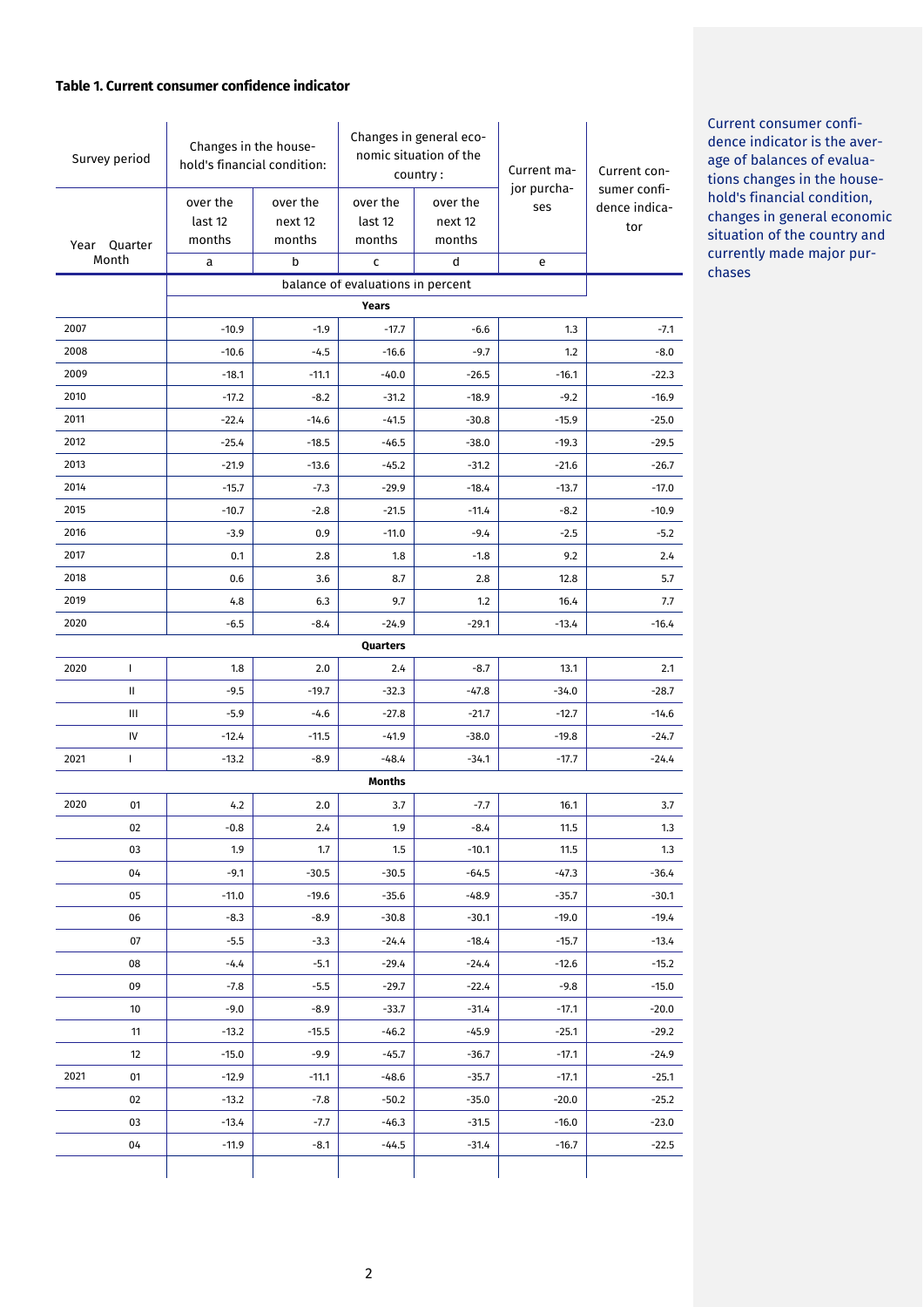

# **Chart 1. Current consumer confidence indicator and its component values by month in 2018–2021**

**Chart 2. Current consumer confidence indicator and its component values by years**



\*\* April, July, October

Current consumer confidence indicator Changes in the household's financial condition over the last 12 months Changes in the household's financial condition over the next 12 months Changes in general economic situation of the country over the last 12 months  $\bullet$  Changes in general economic situation of the country over the next 12 months Current major purchases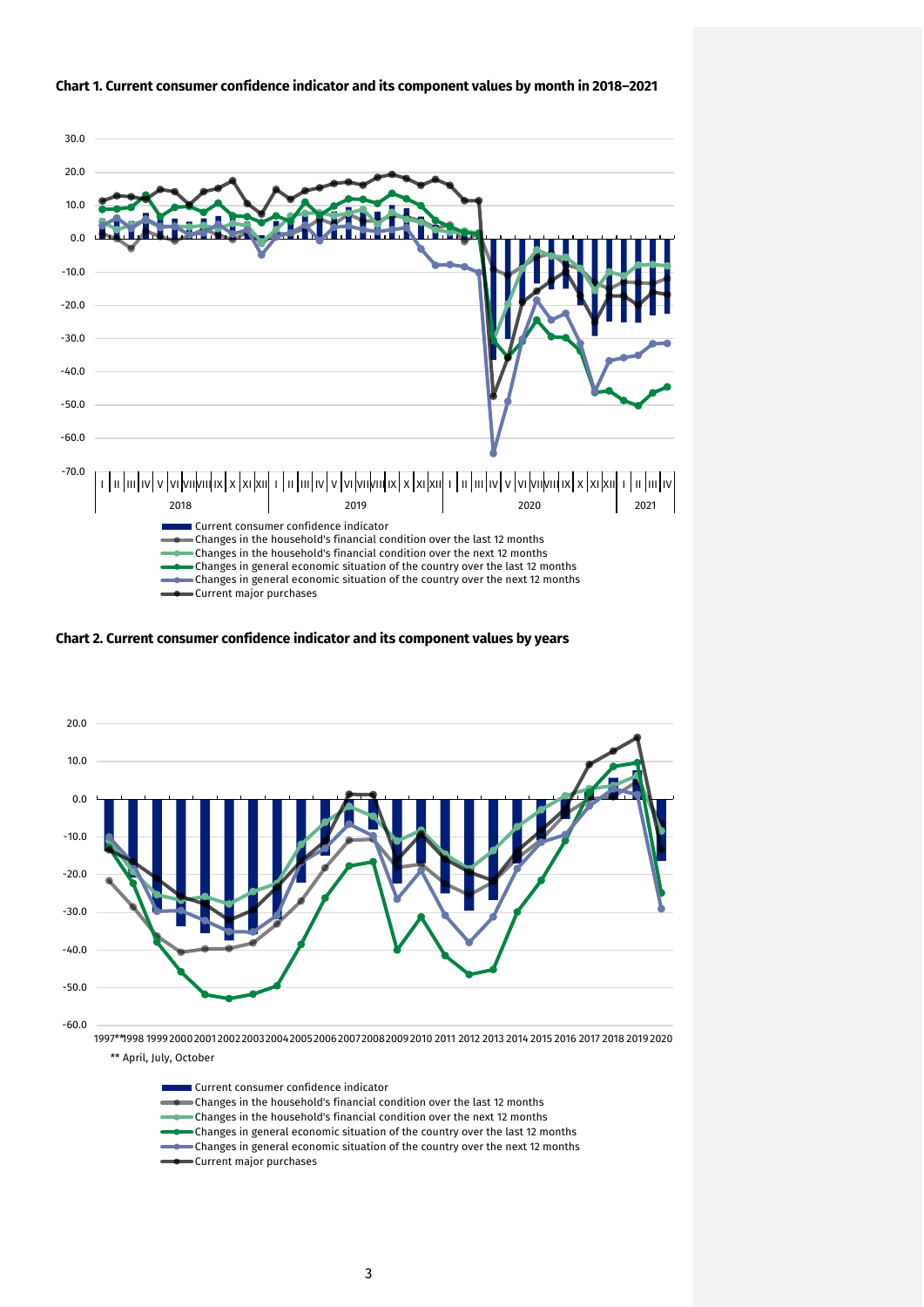# **Table 2. Leading consumer confidence indicator**

| Survey period<br>Quarter<br>Year<br>Month |              | Changes in the<br>household's fi-<br>nancial condi-<br>tion<br>b | Changes in gen-<br>eral economic<br>situation of the<br>country<br>d | Changes in unem-<br>ployment (with in-<br>verted sign)<br>$\mathsf{f}$ | Propensity<br>to save (in<br>future)<br>g | Leading<br>consumer<br>confidence<br>indicator |
|-------------------------------------------|--------------|------------------------------------------------------------------|----------------------------------------------------------------------|------------------------------------------------------------------------|-------------------------------------------|------------------------------------------------|
|                                           |              |                                                                  |                                                                      |                                                                        |                                           |                                                |
|                                           |              |                                                                  |                                                                      | balance of evaluations in percent<br>Years                             |                                           |                                                |
| 2006                                      |              | $-6.1$                                                           | $-13.0$                                                              | $-6.3$                                                                 | $-48.3$                                   | $-18.5$                                        |
| 2007                                      |              | $-1.9$                                                           | $-6.6$                                                               | 17.6                                                                   | $-40.7$                                   | $-7.9$                                         |
| 2008                                      |              | $-4.5$                                                           | $-9.7$                                                               | 5.1                                                                    | $-37.2$                                   | $-11.6$                                        |
| 2009                                      |              | $-11.1$                                                          | $-26.5$                                                              | $-54.6$                                                                | $-37.1$                                   | $-32.5$                                        |
| 2010                                      |              | $-8.2$                                                           | $-18.9$                                                              | $-34.4$                                                                | $-32.0$                                   | $-23.5$                                        |
| 2011                                      |              | $-14.6$                                                          | $-30.8$                                                              | $-37.0$                                                                | $-36.1$                                   | $-29.8$                                        |
| 2012                                      |              | $-18.5$                                                          | $-38.0$                                                              | $-53.3$                                                                | $-36.9$                                   | $-36.7$                                        |
| 2013                                      |              | $-13.6$                                                          | $-31.2$                                                              | $-53.7$                                                                | $-36.1$                                   | $-33.7$                                        |
| 2014                                      |              | $-7.3$                                                           | $-18.4$                                                              | $-31.1$                                                                | $-30.5$                                   | $-21.8$                                        |
| 2015                                      |              | $-2.8$                                                           | $-11.4$                                                              | $-19.7$                                                                | $-26.3$                                   | $-15.1$                                        |
| 2016                                      |              | 0.9                                                              | $-9.4$                                                               | $-7.8$                                                                 | $-18.0$                                   | $-8.6$                                         |
| 2017                                      |              | 2.8                                                              | $-1.8$                                                               | 8.5                                                                    | $-10.6$                                   | $-0.3$                                         |
| 2018                                      |              | 3.6                                                              | 2.8                                                                  | 12.6                                                                   | $-7.5$                                    | 2.9                                            |
| 2019                                      |              | 6.3                                                              | 1.2                                                                  | 7.7                                                                    | 0.8                                       | 4.0                                            |
| 2020                                      |              | $-8.4$                                                           | $-29.1$                                                              | $-39.4$                                                                | $-0.9$                                    | $-19.5$                                        |
|                                           |              |                                                                  |                                                                      | Quarters                                                               |                                           |                                                |
| 2020                                      | $\mathbf{I}$ | 2.0                                                              | $-8.7$                                                               | 0.3                                                                    | $-0.4$                                    | $-1.7$                                         |
|                                           | Ш            | $-19.7$                                                          | $-47.8$                                                              | $-68.9$                                                                | $-8.8$                                    | $-36.3$                                        |
|                                           | Ш            | $-4.6$                                                           | $-21.7$                                                              | $-38.5$                                                                | 3.5                                       | $-15.3$                                        |
|                                           | IV           | $-11.5$                                                          | $-38.0$                                                              | $-50.7$                                                                | 2.1                                       | $-24.5$                                        |
| 2021                                      | T            | $-8.9$                                                           | $-34.1$                                                              | $-47.4$                                                                | 3.4                                       | $-21.7$                                        |
|                                           |              |                                                                  |                                                                      | <b>Months</b>                                                          |                                           |                                                |
| 2020                                      | 01           | 2.0                                                              | $-7.7$                                                               | 2.4                                                                    | 1.1                                       | $-0.6$                                         |
|                                           | 02           | 2.4                                                              | $-8.4$                                                               | $-0.7$                                                                 | $-2.0$                                    | $-2.2$                                         |
|                                           | 03           | 1.7                                                              | $-10.1$                                                              | $-0.7$                                                                 | $-0.2$                                    | $-2.3$                                         |
|                                           | 04           | $-30.5$                                                          | $-64.5$                                                              | $-77.7$                                                                | $-18.3$                                   | $-47.7$                                        |
|                                           | 05           | $-19.6$                                                          | $-48.9$                                                              | $-73.2$                                                                | $-7.4$                                    | $-37.3$                                        |
|                                           | 06           | -8.9                                                             | $-30.1$                                                              | $-55.8$                                                                | $-0.6$                                    | $-23.9$                                        |
|                                           | 07           | $-3.3$                                                           | $-18.4$                                                              | $-37.0$                                                                | 4.4                                       | $-13.6$                                        |
|                                           | 08           | $-5.1$                                                           | $-24.4$                                                              | $-40.3$                                                                | 4.0                                       | $-16.5$                                        |
|                                           | 09           | $-5.5$                                                           | $-22.4$                                                              | $-38.2$                                                                | 2.2                                       | $-16.0$                                        |
|                                           | 10           | $-8.9$                                                           | $-31.4$                                                              | $-40.8$                                                                | 4.3                                       | $-19.2$                                        |
|                                           | 11           | $-15.5$                                                          | $-45.9$                                                              | $-58.8$                                                                | $-0.4$                                    | $-30.1$                                        |
|                                           | 12           | $-9.9$                                                           | $-36.7$                                                              | $-52.4$                                                                | 2.4                                       | $-24.2$                                        |
| 2021                                      | 01           | -11.1                                                            | $-35.7$                                                              | -49.5                                                                  | 5.2                                       | -22.7                                          |
|                                           | 02           | $-7.8$                                                           | $-35.0$                                                              | $-48.7$                                                                | 2.4                                       | $-22.3$                                        |
|                                           | 03           | $-7.7$                                                           | $-31.5$                                                              | $-43.9$                                                                | 2.5                                       | $-20.2$                                        |
|                                           | 04           | $-8.1$                                                           | $-31.4$                                                              | $-42.5$                                                                | 2.9                                       | $-19.8$                                        |
|                                           |              |                                                                  |                                                                      |                                                                        |                                           |                                                |

Leading consumer confidence indicator is the average of balances of evaluations changes in the household's financial condition, general economic situation of the country, trends in the level of unemployment (with inverted sign) and saving money in the next 12 months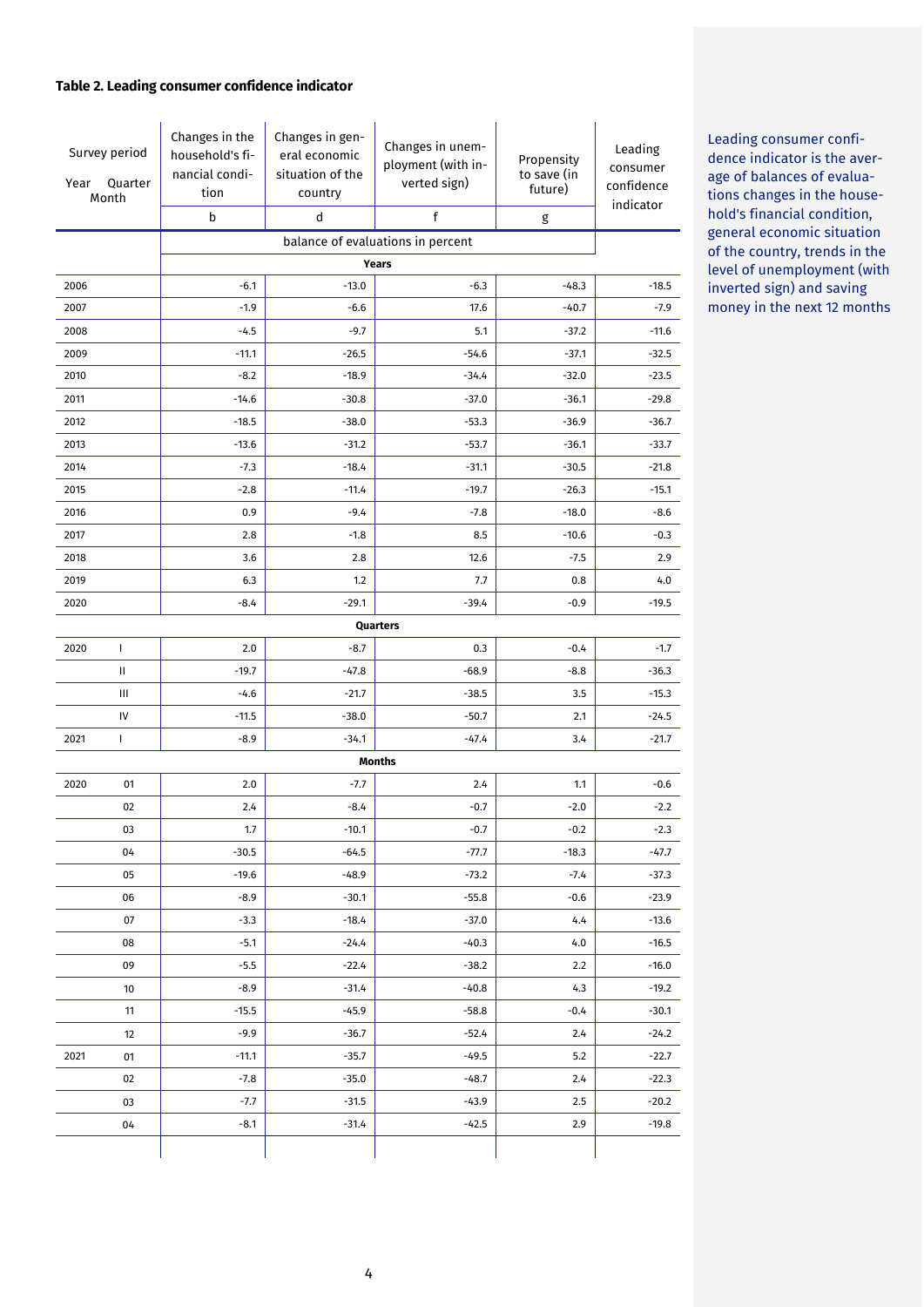

#### **Chart 3. Leading consumer confidence indicator and its component values by month in 2018–2021**

**Chart 4. Leading consumer confidence indicator and its component values by years**



Leading consumer confidence indicator

- Changes in the household's financial condition over the next 12 month
- Changes in general economic situation of the country over the next 12 months
- Changes in unemployment (with inverted sign)
- Propensity to save (in future)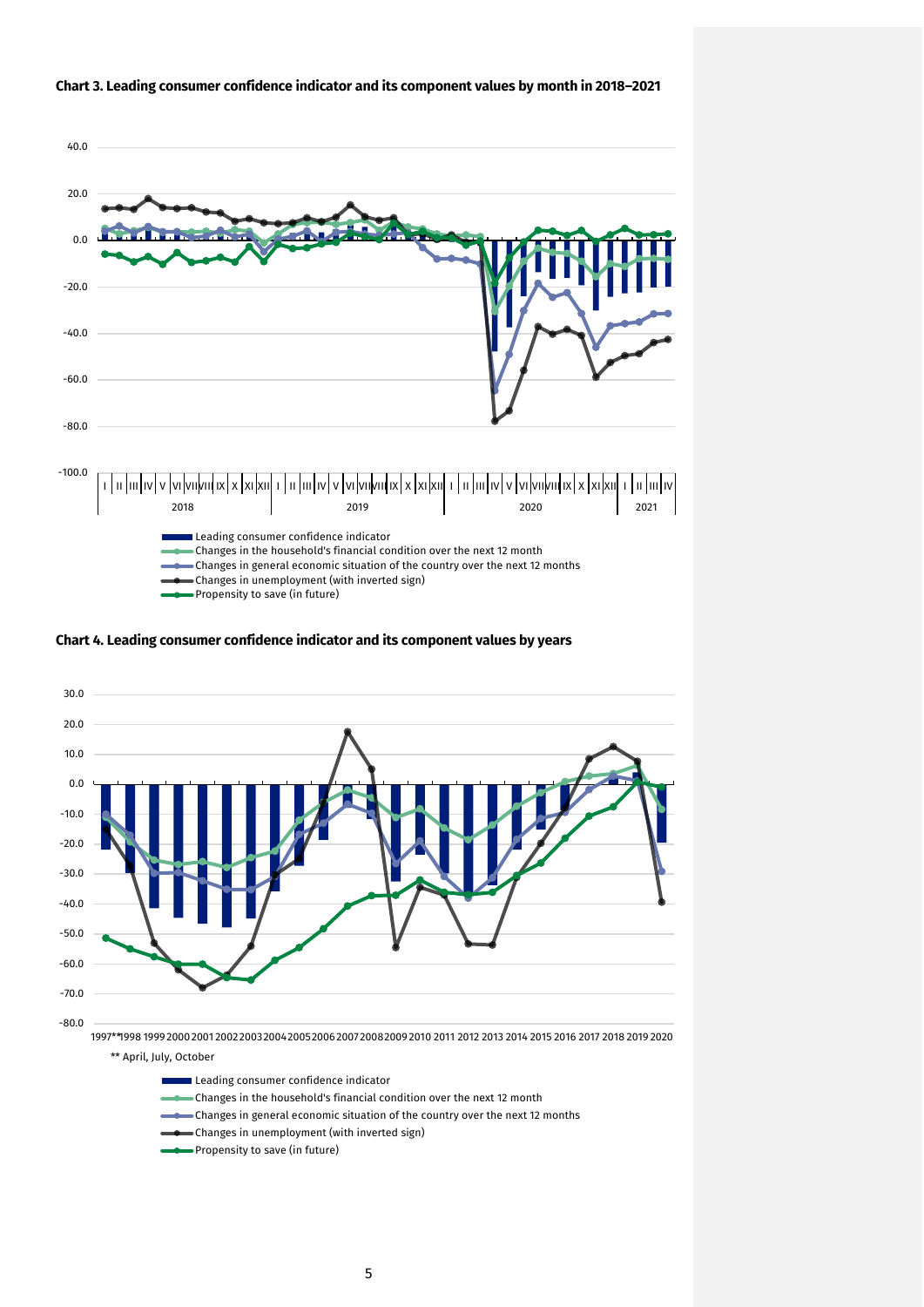# **Annex**

# **Additional questions in relation to the epidemiological situation (threat of COVID-19 coronavirus)**

**90.1 %**  respondents declared the impact of the epidemiological situation on responses regarding the consumer tendency (in March it was 88.9%)

**In April 2021, for 54.6% of respondents, the current epidemiological situation poses a big threat for health of the population of Poland as a whole (increase of 10.0 percentage points compared to the previous month).** 

# **Impact of the current epidemiological situation on responses to the consumer tendency**

From among respondents declaring the impact of the epidemiological situation on responses regarding the consumer tendency, 50.8% described it as moderate and 39.3% as significant. For 9.9% of respondents, the current situation had no impact on the answers.

**Chart 1. Impact of current epidemiological situation (COVID-19 coronavirus) on responses - response structure (%)**



# **Fear of losing a job or stopping running your own business due to the current epidemiological situation**

Among the employed (60.4% of respondents), 6.2% of respondents have a definite fear of losing their job or stopping their own business. For the "possible" and "rather not" options, the response rate was 18.8% and 34.8%, respectively. The percentage of working people who do not have any concerns is 37.3%. A small number of working respondents (2.9%) had no opinion.

39.3% of respondents declared a significant impact of the epidemiological situation on responses regarding the consumer tendency

6.2% of respondents expressed a definite fear of losing their job or stopping their own business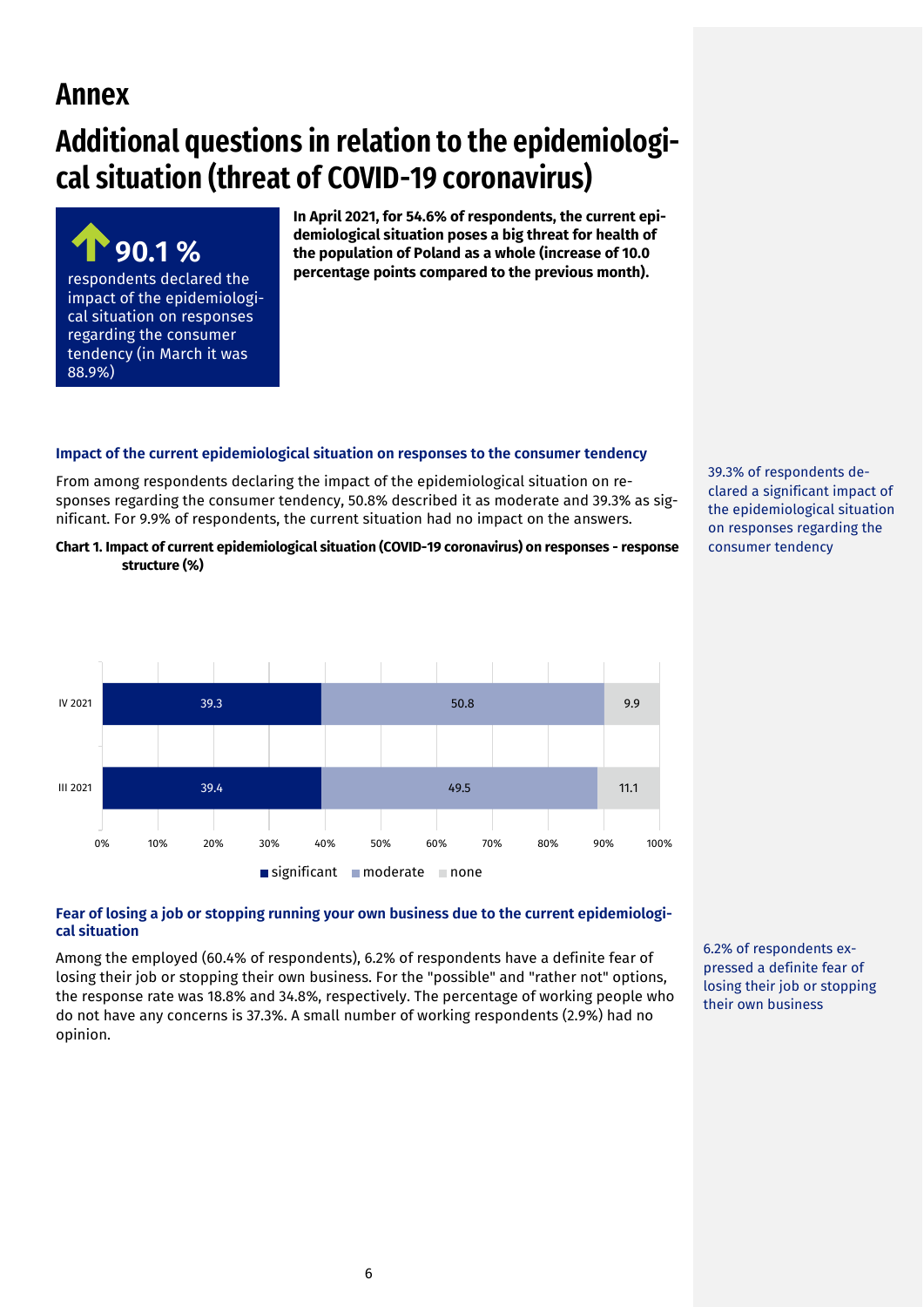

# **Chart 2. Fear of losing your job or stopping your own business due to the current epidemiological situation (COVID-19 coronavirus) - structure of responses for employees (%)**

# **What threat is the current epidemiological situation for the health of the population of Poland as a whole**

For 54.6% of respondents, the current epidemiological situation poses a big threat to the health of the Polish population as a whole. The average threat is felt by 39.8% of respondents. A small threat is declared by 5.3%, while only 0.3% of respondents said there was no threat.





According to 54.6% of respondents, the current epidemiological situation poses a big threat to the health of the Polish population as a whole

# **What threat is the current epidemiological situation for personal health**

For 36.3% of respondents, the current epidemiological situation is a big threat to their personal health. 49.0% of respondents feel an average threat. 12.8% declare a small threat, while 1.9% of respondents said no threat.

For 36.3% of respondents, the current epidemiological situation is a big threat to their personal health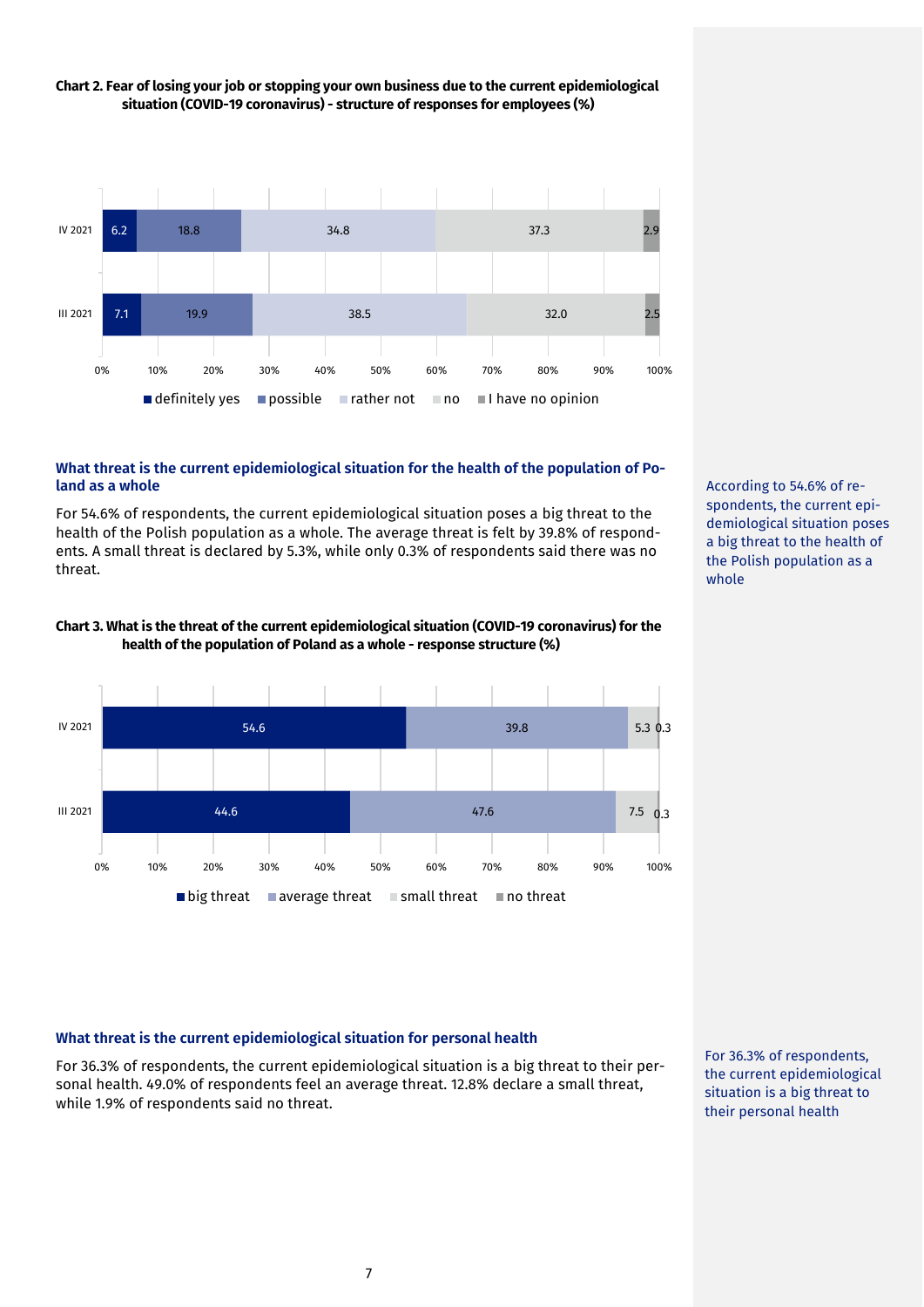

# **Chart 4. What is the threat of the current epidemiological situation (COVID-19 coronavirus) for personal health - response structure (%)**

# **What threat is the current epidemiological situation for the economy in Poland**

According to 71.6% of respondents, the current epidemiological situation is a big threat to the economy in Poland. The average threat to the economy is felt by 26.2% of respondents. Only 1.9% declare a small threat, while barely 0.3% of respondents declare no threat.



# **Chart 5. What is the threat of the current epidemiological situation (COVID-19 coronavirus) for the economy in Poland - response structure (%)**



#### **What threat is the current epidemiological situation for personal financial situation**

For 21.5% of respondents, the current epidemiological situation is a big threat to their personal financial situation. The average threat is felt by 41.4% of those who answered the questions about the consumer tendency. A small threat is declared by 25.6%, while no threat was stated by 11.5% of respondents.

For 21.5% of respondents, the current epidemiological situation is a big threat to their personal financial situation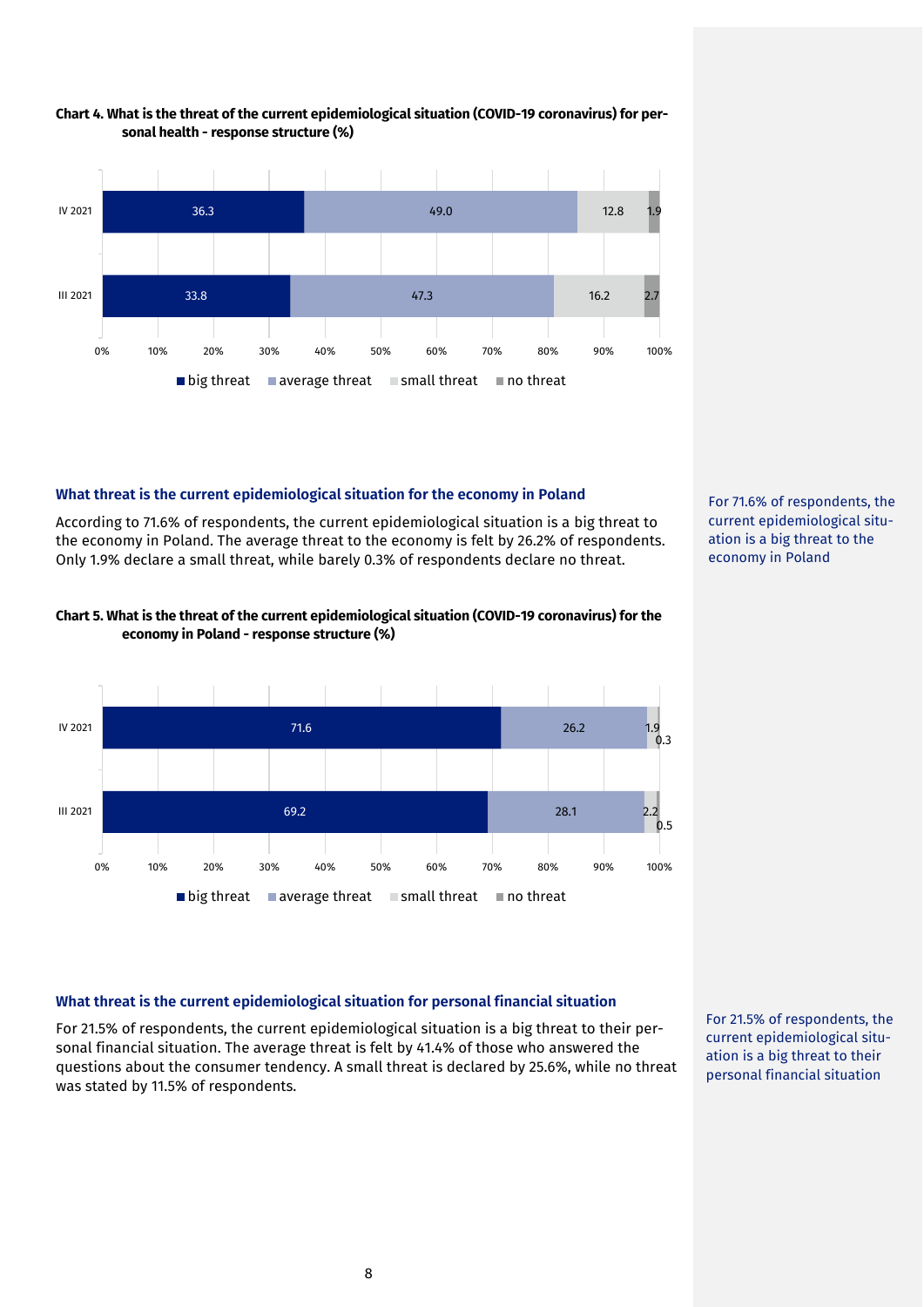

# **Chart 6. What is the threat of the current epidemiological situation (COVID-19 coronavirus) for your personal financial situation - structure of responses (%)**

#### **What threat is the current epidemiological situation for everyday life in the local community**

For 30.7% of respondents, the current epidemiological situation is a big threat to everyday life in the local community. The average threat is felt by 55.1% of those who answered the questions about the consumer tendency. 13.6% declare a small threat, while only 0.6% of respondents declare no threat.

# **Chart 7. What is the threat of the current epidemiological situation (COVID-19 coronavirus) for everyday life in your local community - response structure (%)**



For 30.7% of respondents, the current epidemiological situation is a big threat to everyday life in the local community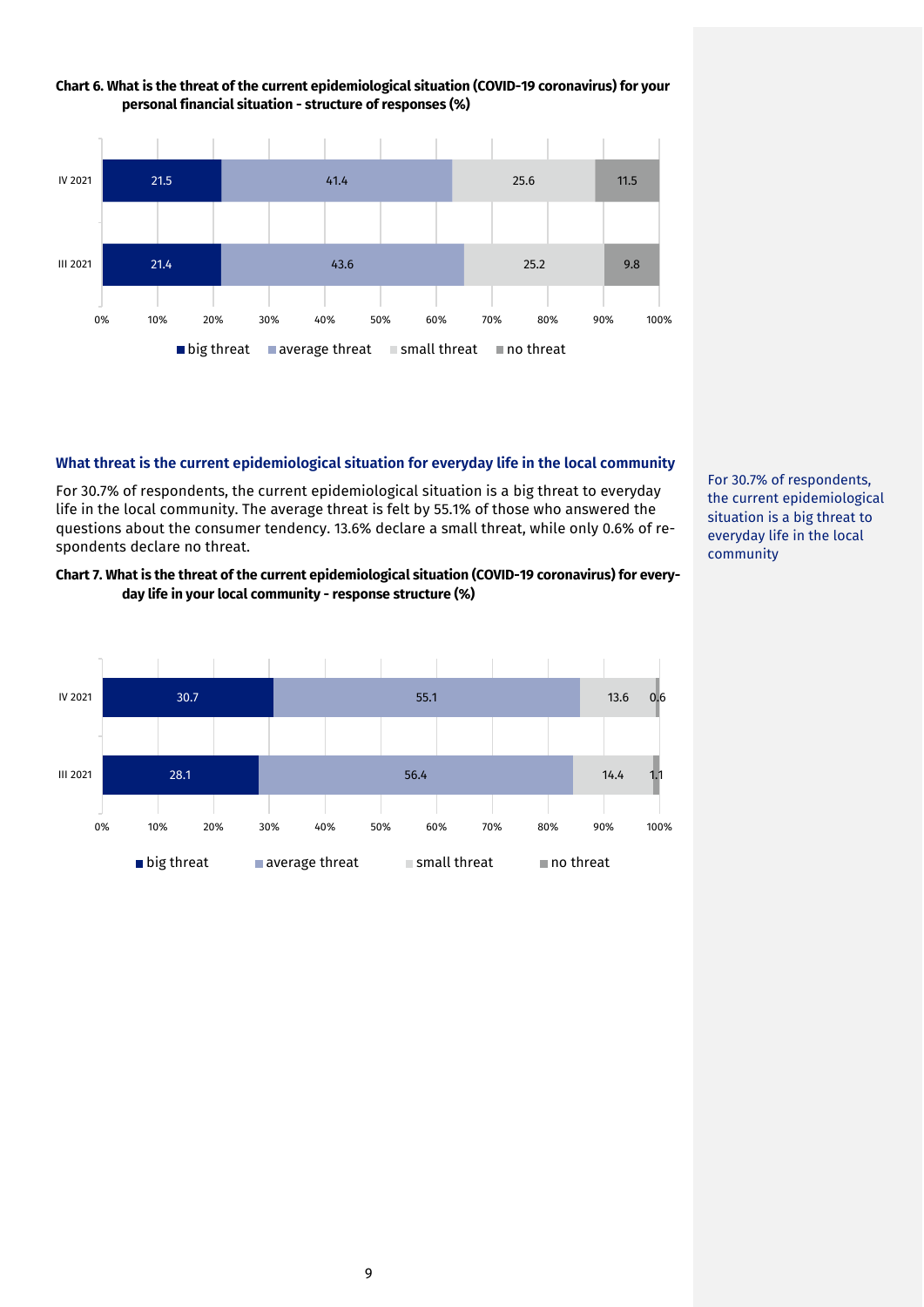# **Table 1. Additional questions (response rates) - epidemiological situation (COVID-19 coronavirus threat)**

| SPECIFICATION                                                                             |                                             | February<br>2021 | <b>March 2021</b> | <b>April 2021</b> |
|-------------------------------------------------------------------------------------------|---------------------------------------------|------------------|-------------------|-------------------|
| What impact did the current epidemiologi-                                                 | significant                                 | 40.6             | 39.4              | 39.3              |
| cal situation have on your responses<br>(COVID-19 coronavirus)?                           | moderate                                    | 48.9             | 49.5              | 50.8              |
|                                                                                           | none                                        | 10.5             | 11.1              | 9.9               |
| In connection with the current epidemiolog-                                               | definitely yes                              | 4.2              | 4.2               | 3.7               |
| ical situation (COVID-19 coronavirus), are<br>you afraid of losing your job or stopping   | possible                                    | 13.0             | 11.8              | 11.4              |
| vour own business?                                                                        | rather not                                  | 21.0             | 22.8              | 21.0              |
|                                                                                           | no                                          | 22.8             | 19.0              | 22.5              |
|                                                                                           | I have no opinion                           | 0.7              | 1.5               | 1.8               |
|                                                                                           | not applicable (for non-<br>working people) | 38.3             | 40.7              | 39.6              |
| What threat do you think is the current epi-                                              | big threat                                  | 46.1             | 44.6              | 54.6              |
| demiological situation (COVID-19 corona-                                                  | average threat                              | 46.2             | 47.6              | 39.8              |
| virus) for the health of the population of Po-<br>land as a whole?                        | small threat                                | 6.3              | 7.5               | 5.3               |
|                                                                                           | no threat                                   | 1.4              | 0.3               | 0.3               |
| What threat do you think is the current epi-                                              | big threat                                  | 32.6             | 33.8              | 36.3              |
| demiological situation (COVID-19 corona-<br>virus) for your personal health?              | average threat                              | 48.4             | 47.3              | 49.0              |
|                                                                                           | small threat                                | 16.1             | 16.2              | 12.8              |
|                                                                                           | no threat                                   | 2.9              | 2.7               | 1.9               |
| What threat do you think is the current epi-                                              | big threat                                  | 70.3             | 69.2              | 71.6              |
| demiological situation (COVID-19 corona-<br>virus) for the economy in Poland?             | average threat                              | 27.0             | 28.1              | 26.2              |
|                                                                                           | small threat                                | 2.2              | 2.2               | 1.9               |
|                                                                                           | no threat                                   | 0.5              | 0.5               | 0.3               |
| What threat do you think is the current epi-                                              | big threat                                  | 21.8             | 21.4              | 21.5              |
| demiological situation (COVID-19 corona-<br>virus) for your personal financial situation? | average threat                              | 42.5             | 43.6              | 41.4              |
|                                                                                           | small threat                                | 26.0             | 25.2              | 25.6              |
|                                                                                           | no threat                                   | 9.7              | 9.8               | 11.5              |
| What threat do you think is the current epi-                                              | big threat                                  | 27.1             | 28.1              | 30.7              |
| demiological situation (COVID-19 corona-<br>virus) for everyday life in your local commu- | average threat                              | 56.3             | 56.4              | 55.1              |
| nity?                                                                                     | small threat                                | 14.9             | 14.4              | 13.6              |
|                                                                                           | no threat                                   | 1.7              | 1.1               | 0.6               |

In case of quoting Statistics Poland data, please provide information: "Source of data: Statistics Poland", and in case of publishing calculations made on data published by Statistics Poland, please include the following disclaimer: "Own study based on figures from Statistics Poland".